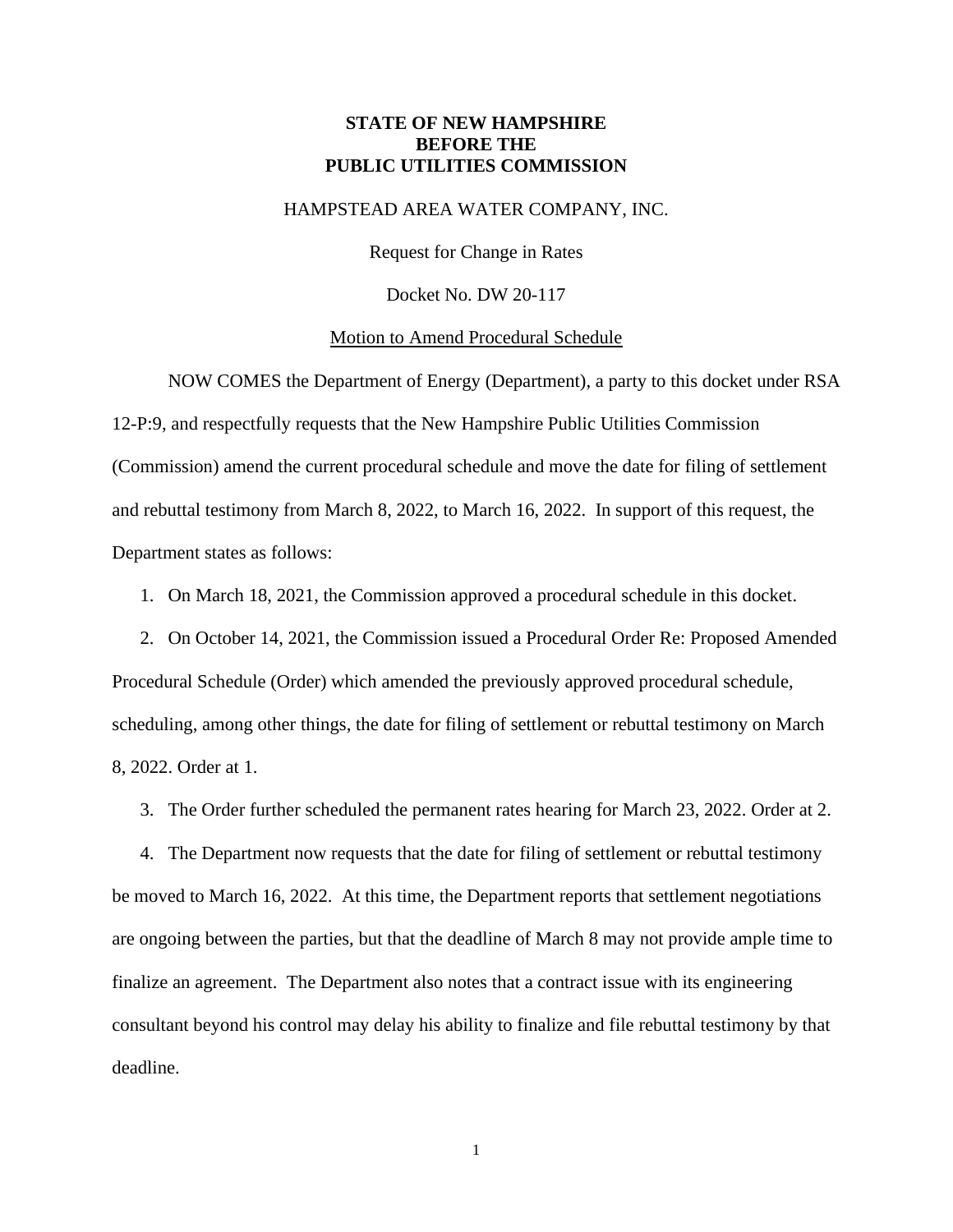5. The Department contends that this is within the public interest for the Commission to move the settlement and rebuttal testimony date given that it will provide extra time for the parties to finalize possible settlement and provide the opportunity for the Department's engineering consultant to provide a more complete record for consideration by the Commission. RSA 12-P:2. The Department notes, furthermore, that the date requested is one week before the permanent hearing on March 23, which is ample opportunity for Commission and party review, and also complies with Puc Rule 203.20(e) ("[s]ettlements and stipulations shall be filed no less than 5 days prior to the hearing, except as provided in (f)").

6. The Department contacted all parties involved in this proceeding and requested that their positions on the relief requested herein be provided. As of the time of this filing, the following parties assented to the relief requested: Hampstead Area Water Company, Inc.; the Office of the Consumer Advocate; the Town of Hampstead; the Town of Atkinson; and Ms. Karen Steele. The remaining recognized intervenors, Ms. Sarah Theriault and the Town of Danville, did not respond.